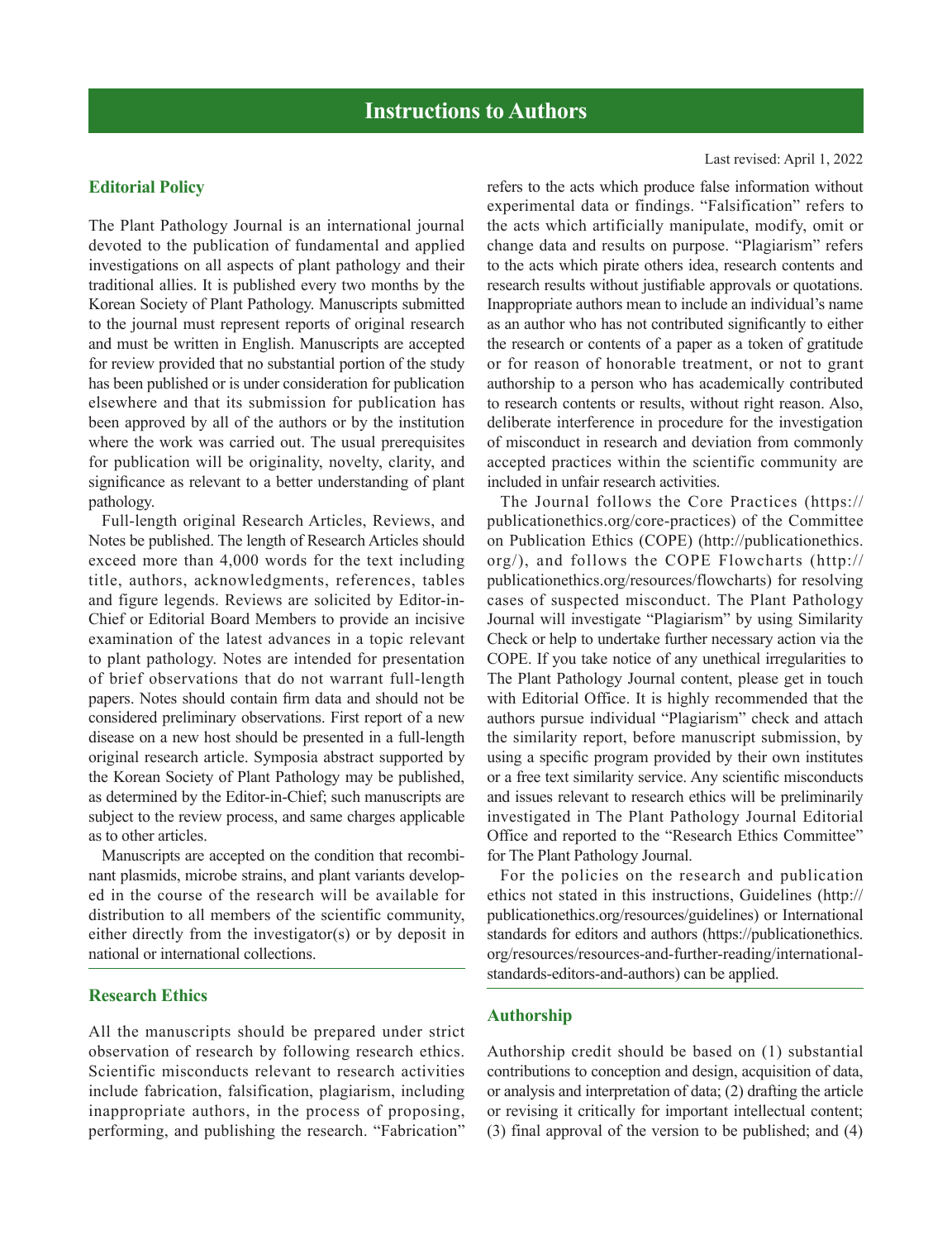agreement to be accountable for all aspects of the work in ensuring that questions related to the accuracy or integrity of any part of the work are appropriately investigated and resolved. Each author should meet these four conditions. Individuals who provide assistance, e.g., supply strains or reagents or critique the paper, need not be listed as authors, but may be recognized in the Acknowledgments section.

Any requests for such changes in authorship (adding author(s), removing author(s), or re-arranging the order of authors) before manuscript acceptance should be explained in writing to the editor in a letter or e-mail from all authors. This letter must be signed by all authors of the paper.

# **Conflict of Interest Statement**

The corresponding author must inform the editor of any potential conflicts of interest that could influence the authors' interpretation of the data. Examples of potential conflicts of interest are financial support from or connections to companies, political pressure from interest groups, and academically related issues. In particular, all sources of funding applicable to the study should be explicitly stated.

# **Open Access Policy**

This is an open access journal distributed under the terms of the Creative Commons Attribution Non-Commercial License (http://creativecommons.org/licenses/by-nc/4.0/), which permits unrestricted non-commercial use, distribution, and reproduction in any medium, provided the original work is properly cited.

### **Archiving Policy**

The Plant Pathology Journal provides electronic archiving and preservation of access to the journal content in the event the journal is no longer published, by archiving in the PubMed Central (https://www.ncbi.nlm.nih.gov/ pmc/journals/2544/). According to the deposit policy (self-archiving policy) of Sherpa/Romeo (http://www. sherpa.ac.uk/), authors cannot archive preprint (i.e., prerefereeing) but they can archive postprint (i.e., final draft post-refereeing). Authors can archive the publisher's version/PDF.

### **Review Process**

All manuscripts are considered to be confidential and are reviewed by members of the Editorial Board, or qualified ad hoc reviewers. Each manuscript receives two simultaneous reviews. The review article needs to be presubmission to the Editor-in-Chief with cover letter that

includes "title", "authorship", "abstract", "short comments why this review is timely critical", and "10 references". When a manuscript is submitted to the Editor-in-Chief, it is given a manuscript number and is assigned to one of the Editors. Each reviewer makes a specific recommendation to the Editor for the manuscript, based on the following aspects that are applicable: importance of the research, originality and novelty of the work, appropriateness of the approach and experimental design, soundness of conclusions and interpretations, relevance of discussion, clarity of presentation, organization of the article, and demonstration of reproducibility. Before reviewing, all submitted manuscripts are inspected by Similarity Check powered by iThenticate (https://www.crossref.org/services/ similarity-check/), a plagiarism-screening tool. The corresponding author is notified, an average of four weeks after submission, of the Editor's decision to accept, reject, or require revision. When a manuscript is returned to the corresponding author for revision, it should be returned to the Editor within three months; otherwise it may be considered withdrawn.

### **Appeals of Decisions**

Any appeal against an editorial decision must be made within 2 weeks of the date of the decision letter. Authors who wish to appeal a decision should contact the Editorin-Chief, explaining in detail the reasons for the appeal. All appeals will be discussed with at least one other Editor. If consensus cannot be reached thereby, an appeal will be discussed at a full editorial meeting. The process of handling complaints and appeals follows the guidelines of COPE available from (https://publicationethics.org/ appeals). The Plant Pathology Journal does not consider second appeals.

#### **Fast-Track Review**

A fast-track review of the manuscript is available by authors' request only for Research Articles (not for Notes). To take this advantage, authors must pay non-refundable 1,000,000 Korean won (\$1,000) for fast-track review only. If authors take the fast-track review option, the first decision are guaranteed within 10 days. If the fasttracked manuscript would be recommended as "minor or major revision", it will be considered as a general track manuscript. However, once the manuscript is accepted, the manuscript will be published in the following issue of The Plant Pathology Journal. The Editor-in-Chief has the authority to change a fast-track manuscript to a general track manuscript if authors fail or delay to pay the fasttrack review charge. Fast-track review does not guarantee acceptance of the manuscript.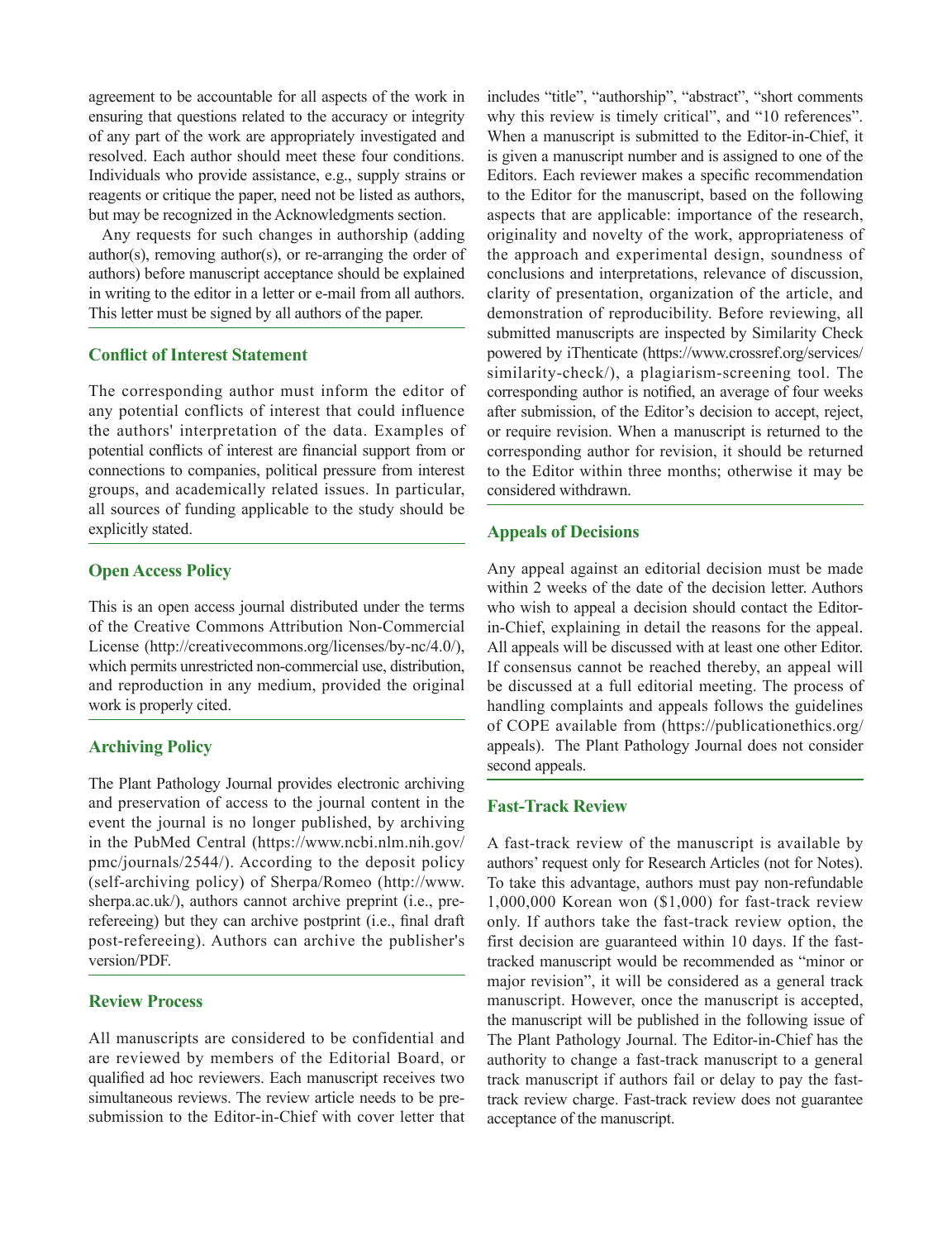# **Submission of Manuscripts**

Authors must submit a manuscript to the Editor-in-Chief through The Plant Pathology Journal website (http://www. ppjonline.org) or directly at Manuscript Central (http:// mc.manuscriptcentral.com/ppj). All text, including tables, should be submitted in word processing documents, preferably in Microsoft Word file (.doc), and figures should be uploaded in TIFF, EPS, JPG, or PPT format. Minimum resolutions for figures are as follows: 300 dpi for color and 600 dpi for grayscale or combination art (lettering and images). Each manuscript should be accompanied by a cover letter from the corresponding author who outlines the significance of the findings of the manuscript. Authors may recommend individuals to review the manuscript, and they may ask that certain individuals do not review the manuscript. Reason requesting exclusions should be given in the cover letter.

#### **Organization and Format**

The most desirable plan for the organization of a paper is as follows: Abstract, Introduction, Materials and Methods, Results, Discussion, Acknowledgments, and References. If available, Supplementary data files can be uploaded. In the case of data sets too large for inclusion in the manuscript, complete data sets must be uploaded as electronic Supplementary data file. Results and Discussion sections can be combined.

**The Title Page** should contain the title of the manuscript, authors' names, and affiliations and the address of the corresponding author including telephone number, fax number and an e-mail address. The title should be short, but clarity must be observed. Each manuscript should present the results of an independent and cohesive study; thus, numbered series titles are not permitted. Running title should be provided (not to exceed 60 characters including spaces).

**The Abstract** must be a summary of the work from the introduction to the discussion. Limit the abstract to 250 words or fewer. After the abstract, a list of up to five keywords that will be useful for indexing or searching should be included.

**The Introduction** should supply the rationale of the investigation and its relation to other works in the same field, but should not include an extensive review of the literature.

**The Materials and Methods** should be detailed to enable the experiments to be repeated. Refer to published procedures by citing both original description and pertinent published modifications. Do not include extensive details, unless they present a substantially new modification. For commonly used materials and methods, a simple reference

is sufficient. If several alternative methodologies are commonly employed, it is useful to identify the method briefly as well as to cite the reference. Describe new methods completely and give sources of useful chemicals, equipment, or microbial strains.

**The Results** may be organized into subheadings. In this section, describe only the results of the experiments. Reserve extensive interpretation for the Discussion section. Present the results as concisely as possible in one of the followings: text, table(s), or figure(s). Avoid presenting essentially similar data in both table and figure form. Also avoid extensive use of graphs to present data that might be more concisely presented in the text or tables. Limit photographs to those that are absolutely necessary to show the experimental findings. Number figures and tables in the order in which they are cited in the text, and be sure to cite all figures and tables.

**The Discussion** should provide an interpretation of the results in relation to previously published works and to the experimental system at hand. It should not contain extensive repetition or summary of the Results section or reiteration of the Introduction. The Discussion may be organized into subheadings. Results and Discussion can be combined.

**The Conflict of Interest** should be declared. The authors must inform the editor of any potential conflicts of interest that could influence the authors' interpretation of the data.

**The Acknowledgments** should be brief and should precede the References. The source of any financial support received for the work being published must be indicated in the Acknowledgment section.

**The References** section must include all relevant sources, and all listed references should be cited in the text by name in alphabetic order and year (e.g., Ahn et al., 2005; Gucinski et al., 1995; Kramer and Boyer, 1995). Only articles that have been published or are in press should be included in the References. Unpublished data or personal communications should be cited as such in the text. Please use the following style in an alphabetical order of the first authors' name. Online references must provide the same information as print references.

- Han, G. R., Kang, H., Choi, I. S., Kim, D., Yun, H. Y. and Kim, Y. H. 2020. Differential morphological, structural and biological characteristics of cysts in *Heterodera species* in Korea. *Plant Pathol. J*. 36:628-636.
- Harel, T. M., Mehari, Z. H., Rav-David, D. and Elad, Y. 2014. Systemic resistance to gray mold induced in tomato by benzothiadiazole and *Trichoderma harzianum* T39. *Phytopathology* 104:150-157.
- Liu, H., Zhang, S., Schell, M. A. and Denny, T. P. 2005.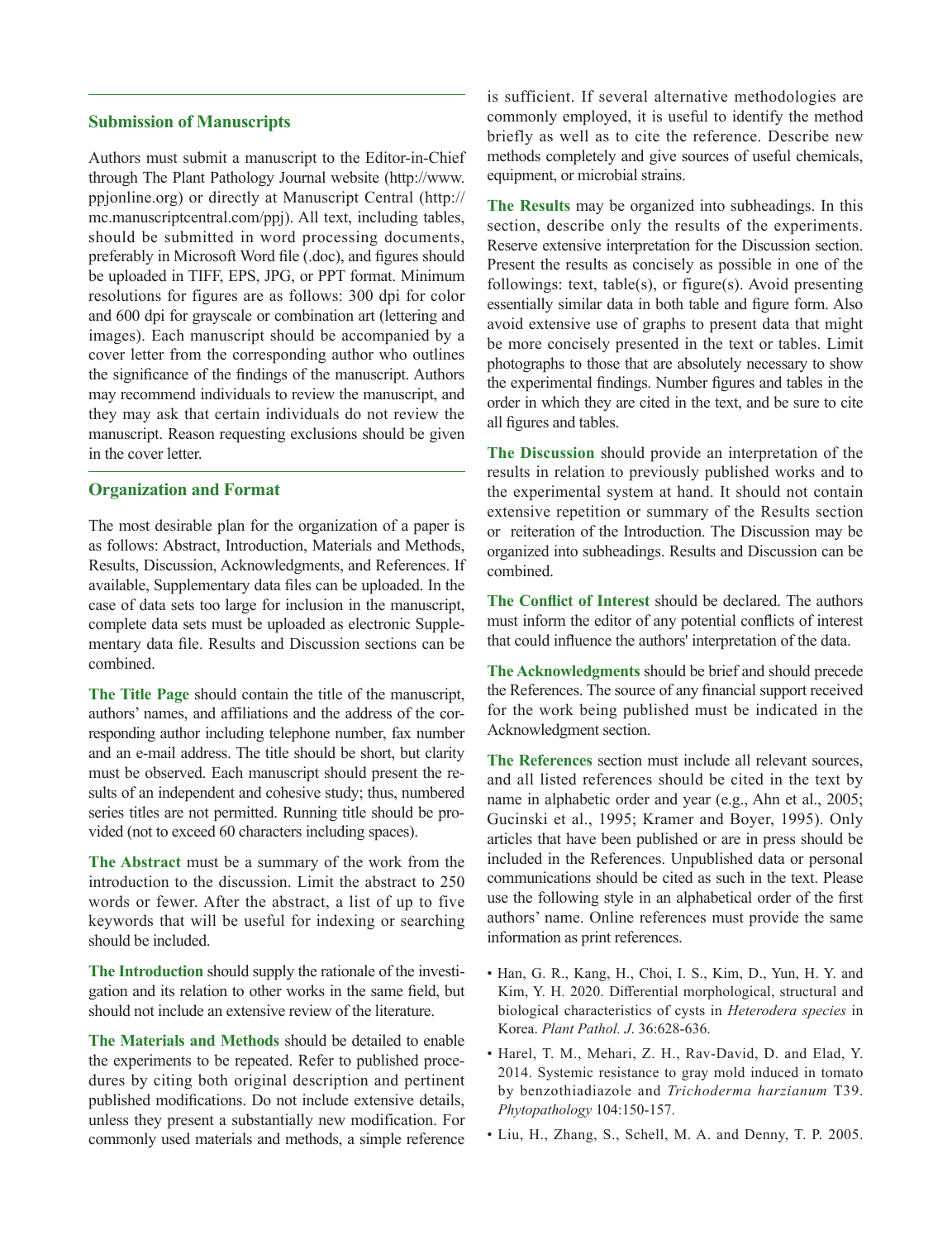Pyramiding unmarked deletions in *Ralstonia solanacearum*  shows that secreted proteins in addition to plant cell-walldegrading enzymes contribute to virulence. *Mol. Plant-Microbe Interact.* 18:1296-1305.

- Ahn, M.-I., Do, K. S., Lee, K. H., Yun, S. C. and Park, E. W. 2020. Field validation of PBcast in timing fungicide sprays to control Phytophthora blight of chili pepper. *Res. Plant Dis.* 26:229-238 (in Korean).
- Debuchy, R. and Turgeon, B. G. 2006. Mating-type structure, evolution, and function in Euascomycetes. In: *The Mycota I. Growth, differentiation and sexuality*, eds. by U. Kues and R. Fischer, pp. 293-320. Springer-Verlag, Berlin, Germany.
- Sambrook, J. and Russell, D. W. 2001. Molecular cloning: a laboratory manual. 3rd ed. Cold Spring Harbor Laboratory Press, Cold Spring Harbor, NY, USA. 2100 pp.
- Yun, S. H. 1998. Molecular genetics and manipulation of pathogenicity and mating determinants in *Mycosphaerella zeae-maydis and Cochliobolus heterostrophus.* Ph.D. thesis. Cornell University, Ithaca, NY, USA.
- Food and Agriculture Organization of the United Nations. 2009. The FAO Statistical Database-Agriculture. URL http:// faostat3.fao.org/faostat-gateway/go/to/download/Q/QC/E [9 January 2021].

**Supplementary data** can be accepted and uploaded to The Plant Pathology Journal online. All supplementary data will be reviewed as part of the normal review process. They should be briefly described in the manuscript with direct reference to each item such as "Supplementary Figure or Table". The file containing supplementary data should be a single pdf file, no larger than 10 MB. After review process is complete and the manuscript is accepted, the supplementary data file will be uploaded online only without galley proof along with the manuscript.

**Notes.** Submit Notes in the same way as regular articles. They receive the same review and they are not published more rapidly than regular articles. They are not considered as preliminary communications. Any manuscript with less than 4,000 words the text including title, authors, acknowledgments, references, tables and figure legends will be considered as a Note, and it and must have an abstract of no more than 150 words. Do not use section headings in the body of the manuscript: Methods, Results, and Discussion should be included in the single section. The number of figures and tables should be also kept to a minimum. The sections of Acknowledgments and References are identical to those of regular articles.

**Reviews.** Reviews are brief summaries of developments in fast-moving areas of plant pathology. Reviews are subjected to editorial review. There is no prescribed layout for Reviews, but the tables, and manner of citations should conform to the guidelines for regular research articles.

**Errata.** Errata are reserved for major errors or breaches of ethics. Upload the text of an erratum along with a letter of agreement signed by all the authors. The publication of the erratum will be decided by the editorial committee.

# **Preparation of the Manuscript**

Manuscripts should be double-spaced (a minimum of 6 mm between lines) throughout the text including figure legends, table footnotes, and references. The recommended font style is "Times New Roman" and the font size is 12 point. Manuscript pages must have margins of at least 1 inch on all four sides and should have line numbers. Pages should be numbered consecutively with the title page being page 1. Place tables and figure legends after the References section. It is important that manuscripts should be written in clear and grammatically correct English. Authors who are unsure of proper English usage are strongly advised to have their manuscipts checked by a native English speaker prior to submission. Authors may also be requested to undertake professional editing/proofreading services after the initial acceptance of their manuscripts.

Each table should be numbered consecutively with Arabic numerals in order of appearance in the text. Type each table double-spaced on a separate page. The headings should be sufficiently clear so that the meaning of the data is understandable without reference to the text. Explanatory footnotes are acceptable, but should not include detailed descriptions of the experiment.

Each figure should be in a finished form suitable for publication. Number figures consecutively with Arabic numerals, and indicate the top and the authors on the back of each figure.

Exact widths for same size reproductions are 88 mm for one column and 183 mm for two columns; maximum height is 250 mm, including caption. Figure legends should provide enough information so that the figure is understandable without frequent reference to the text. However, detailed experimental methods must be described in Materials and Methods section. For composites, match photographs for similarity of contrast, background density, and subject content and arrange in a square or rectangle. The cost of color reproduction must be paid by authors.

SI units should be used, e.g.: mg, g, km, m, cm, mm, ppm, cpm, Ci (Curie), l (litre), ml, ml, s (second), min (minute), h (hour), mol, etc. The definitive SI website (in English and French) is that of the Bureau International des Poids et Mesures at http://www.bipm.org/.

# **Galley Proof**

The author(s) will receive the final version of the manuscript as a PDF file. Upon receipt, the author(s) must